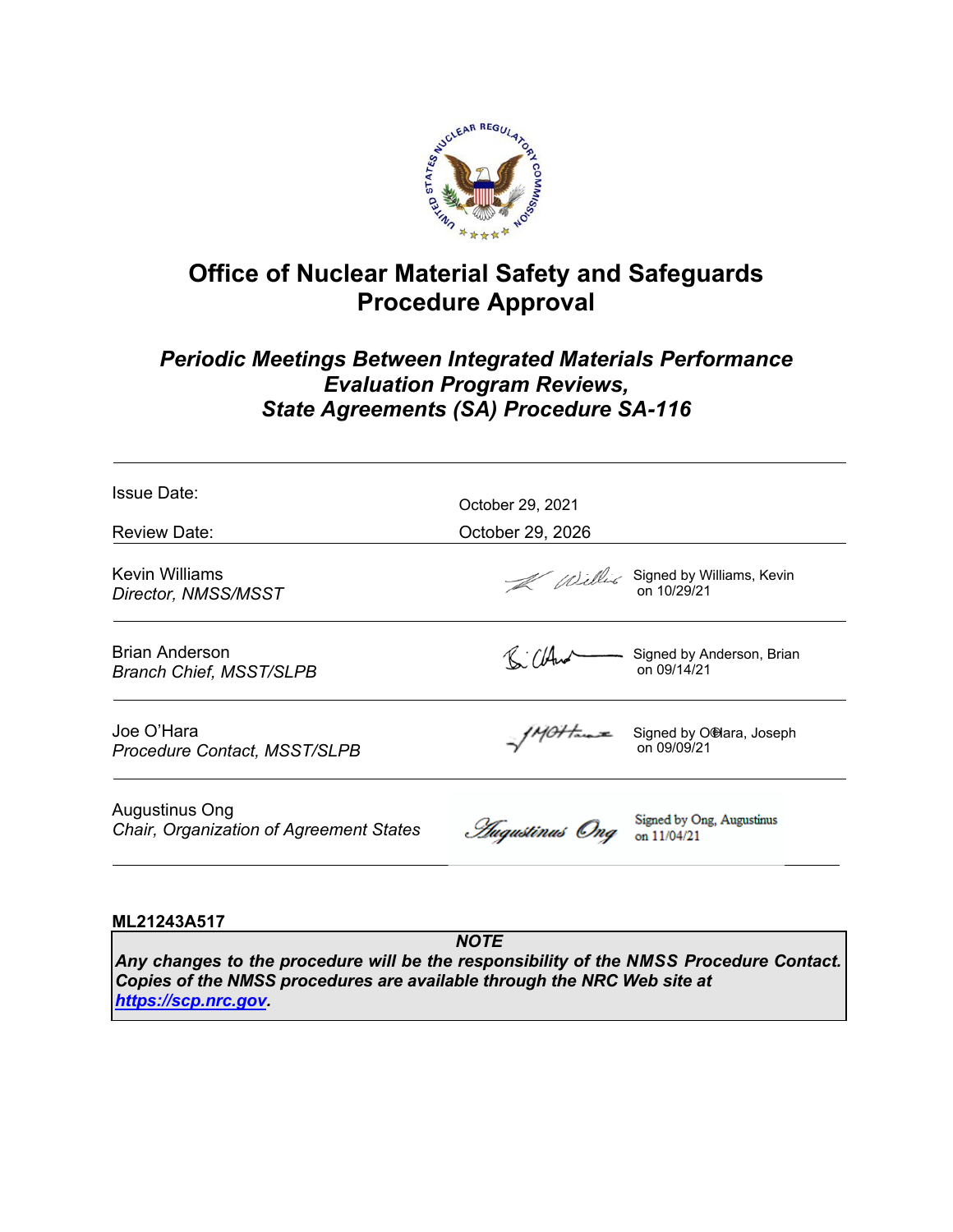#### **I. INTRODUCTION**

This procedure describes the general objectives and process to be followed when scheduling, staffing, conducting, and documenting a periodic meeting with an Agreement State or U.S. Nuclear Regulatory Commission (NRC) radiation control program (Program).

#### **II. OBJECTIVES**

- A. To define the purpose of the periodic meeting.
- B. To designate the frequency for periodic meetings.
- C. To establish a process for scheduling, planning, and conducting a periodic meeting.
- D. To define the format for documentation, timing for issuance of the results of a periodic meeting, and how periodic meeting results will be communicated to the Management Review Board (MRB), when necessary.
- E. To establish criteria for briefings between the Office of Nuclear Material Safety and Safeguards (NMSS) and regional management and staff for Agreement State Programs.
- F. To specify the appropriate actions to take when performance issues are identified and to provide guidance on the issuance of letters of support<sup>1</sup>.

#### **III. BACKGROUND**

Periodic meetings serve as informal forums to exchange information. These meetings are not evaluations but are open, interactive discussions of a Program's performance. Periodic meetings help the Agreement States and the NRC remain knowledgeable of the others' respective radiation control programs in between Integrated Materials Performance Evaluation Program (IMPEP) reviews and to plan for future IMPEP reviews. In addition, they provide an opportunity for prompt identification of program challenges or changes (e.g., staffing shortage, inspection and/or licensing backlogs) that could potentially affect performance and implementation of corrective measures. Periodic meetings should discuss event evaluations, operating experience, allegations, all MRB directed actions, and other relevant topics of interest.

 $1$  A letter of support is a formal correspondence requesting support and action on a specific State performance or need. The letter may be sent to an Agreement State, legislature official, up to, and including the governor.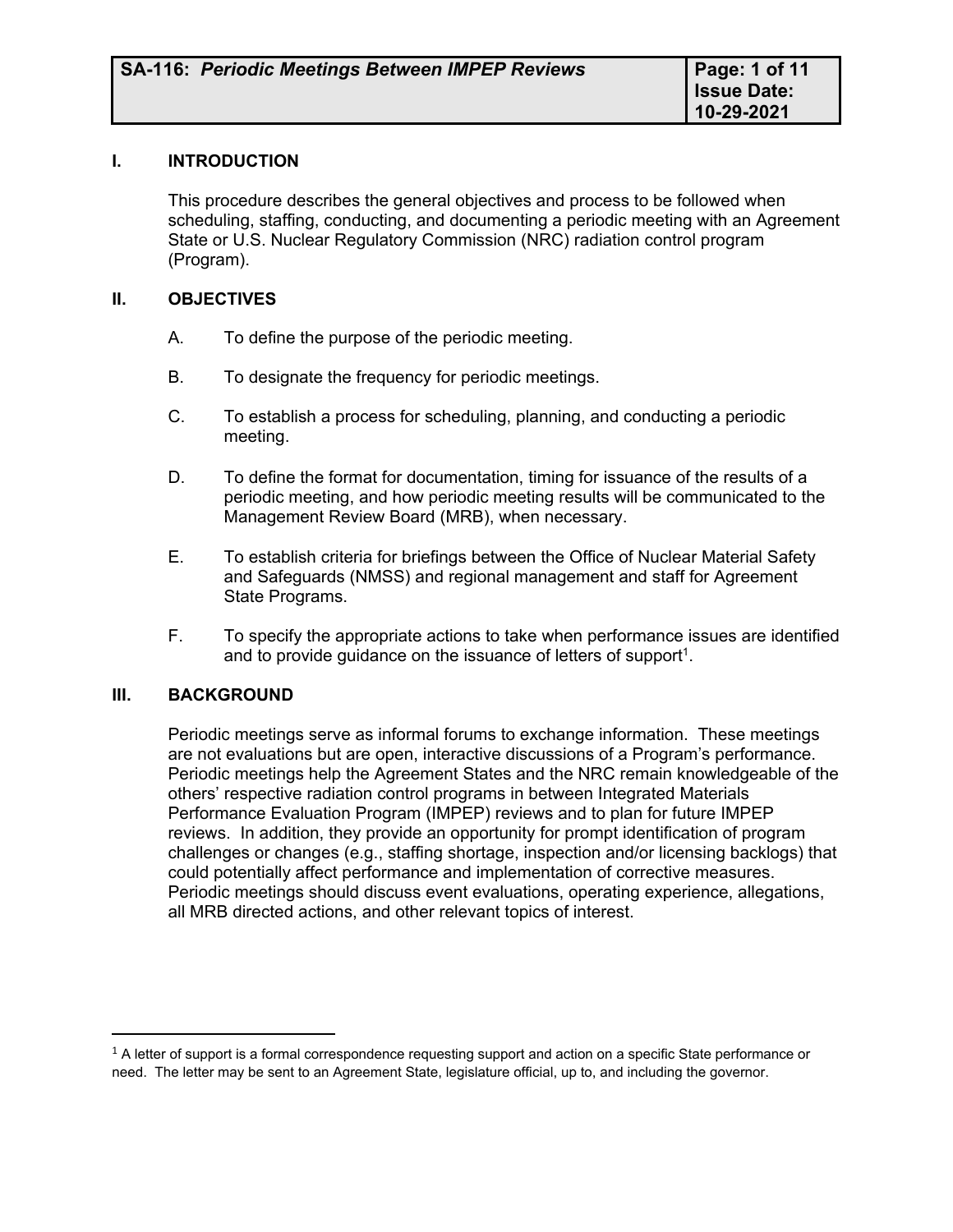# **IV. ROLES AND RESPONSIBILITIES**

- A. IMPEP Project Manager
	- 1. Informs the Division of Materials, Safety, Security, State and Tribal Programs (MSST), regional management in the Division of Nuclear Materials Safety (DRSS) or the Division of Radiological Safety and Security (DNMS), and the Regional State Agreements Officers (RSAOs) of the proposed periodic meeting fiscal year schedule.
	- 2. Tracks the scheduling and completion of periodic meetings, and the issuance of periodic meeting summaries.
	- 3. Coordinates with the RSAOs to develop a recommendation for MSST or regional management regarding the need for a briefing. The recommendation should include a discussion of potential performance issues, execution of MRB direction, recent or significant events that have occurred in Agreement State regulatory jurisdiction, and any other unique or special circumstances.
	- 4. Notifies the RSAO if there is management interest in attending a periodic meeting.
	- 5. Coordinates and schedules the presentation of the results of periodic meetings to the MRB.
	- 6. Coordinates with the RSAO to develop letters of support when requested by the Agreement State or MRB.
- B. State Agreement and Liaison Program (SLPB) Branch Chief
	- 1. Assigns an independent project manager who is outside the NRC materials program to lead, conduct, and document the NRC periodic meeting in conjunction with the IMPEP Program Manager.
	- 2. Schedules the NRC periodic meeting at the appropriate frequency defined in Section V.A.
	- 3. Ensures that appropriate NRC attendees are available for the periodic meeting.
	- 4. Develops the periodic meeting agenda in coordination with the NRC management, NMSS staff, and regional DNMS/DRSS staff who will be representing the Agency. A sample meeting agenda can be found on state communications portal public Web site [\(https://scp.nrc.gov/\)](https://scp.nrc.gov/) or NRC's Agencywide Document Access Management System (ADAMS) ML21243A519.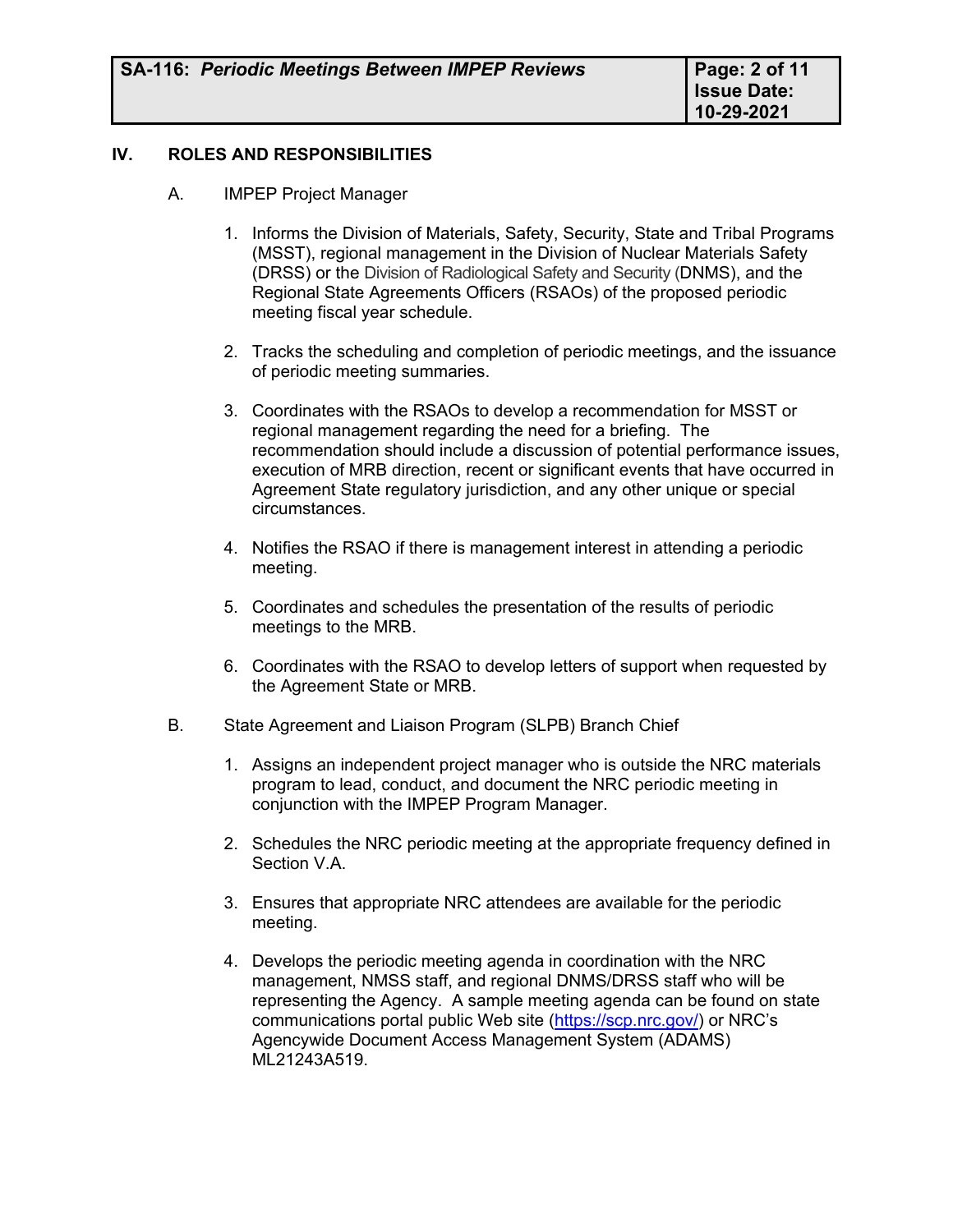- 5. Prepares to discuss all applicable IMPEP performance indicators, including all open recommendations from the most recent IMPEP review. If a previous periodic meeting was held, reviews the agencies progress on addressing the recommendations as of the date of the meeting.
- 6. Conducts the exit meeting with the NMSS Office Director and Regional Administrators.
- 7. Provides a draft periodic meeting summary to the NMSS Office Director, Regional Administrators, MSST Director, and DNMS Directors for a factual review.
- 8. Follows up, resolves, or provides a path forward for actions items that are described in the periodic meeting summary.
- 9. Leads the presentation of the results of the NRC periodic meeting to the MRB, as appropriate.
- 10. Signs and issues the final periodic meeting summary for the NRC radiation control program.
- C. Regional State Agreement Officer (RSAO)
	- 1. Leads, conducts, and documents periodic meetings with the Agreement State.
		- a. Schedules periodic meetings with Agreement States in their Region at the appropriate frequency defined in Section V.A.
		- b. Informs the IMPEP Project Manager and appropriate regional management of the meeting date.
		- c. Briefs the NMSS and regional (DNMS/DRSS) management to discuss the potential performance concerns documented during the previous IMPEP review and any additional MRB direction, recent or significant safety or security events and any other unique or special circumstances.
		- d. Develops the periodic meeting agenda in coordination with the Agreement State's Radiation Control Program Director (RCPD).
		- e. Prepares to discuss all applicable IMPEP performance indicators, including all open recommendations from the most recent IMPEP review. If a previous periodic meeting was held, review the Program's progress on addressing the recommendations as of the date of the meeting.
		- f. Conducts the exit meeting with Senior State officials, at the request of the RCPD.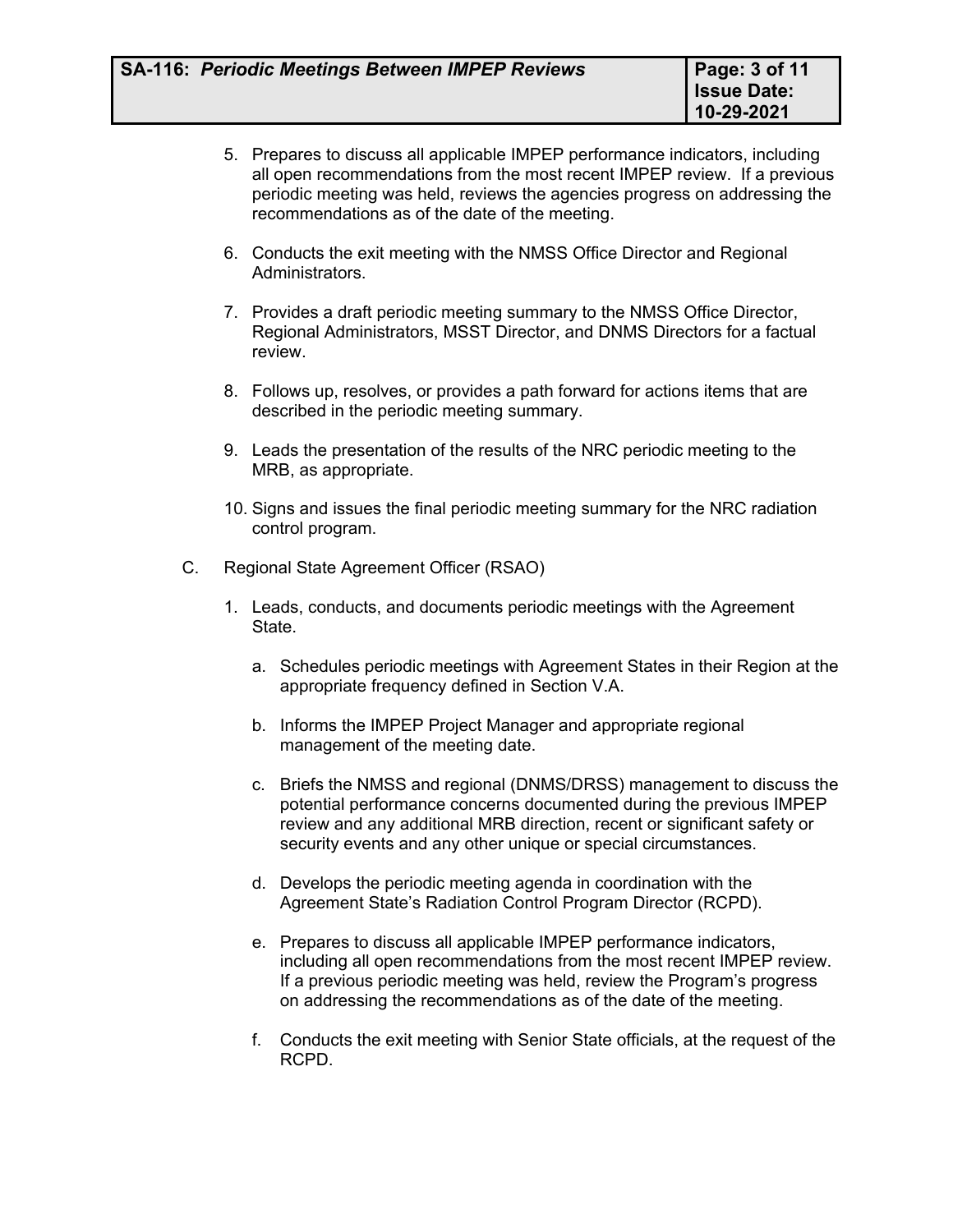- g. Provides a draft periodic meeting summary to the RCPD and other NRC participants for a factual review.
- h. Provides the periodic meeting summary to the Regional management representative for review and concurrence and the SLPB Branch Chief for review.
- i. Follows up on actions items that are described in the periodic meeting summary.
- j. Leads the presentation of the results of the Agreement State periodic meeting to the MRB, if required.
- k. Writes a letter of support. A letter of support is issued by either NMSS or the Chairman of the Commission depending on the addressee. A letter addressed to the Governor is always signed by the Chairman.
- l. Signs or concurs upon and issues the final periodic meeting summary to the Agreement State radiation control program.
- D. MSST Director or Designee
	- 1. Attends and participates in periodic meetings with Agreement States.
	- 2. Participates in briefings with the RSAO, IMPEP Project Manager, NMSS Director and, regional management (DRSS or DNMS).
	- 3. Informs and briefs NMSS management on any issues pertaining to periodic meetings.
	- 4. Supports the conduct of the NRC periodic meeting.
	- 5. Approves the periodic meeting schedule and agenda.
	- 6. Attends the exit meeting with the NMSS Office Director and Regional Administrators.
	- 7. Reviews the draft periodic meeting summary.
	- 8. Reviews and concurs on the final periodic meeting summary.
- E. NMSS Director or Designee
	- 1. Participates in briefings with the MSST Director, RSAO, IMPEP Project Manager, and DRSS or DNMS Director, as necessary.
	- 2. Participates as a board member in MRB meetings.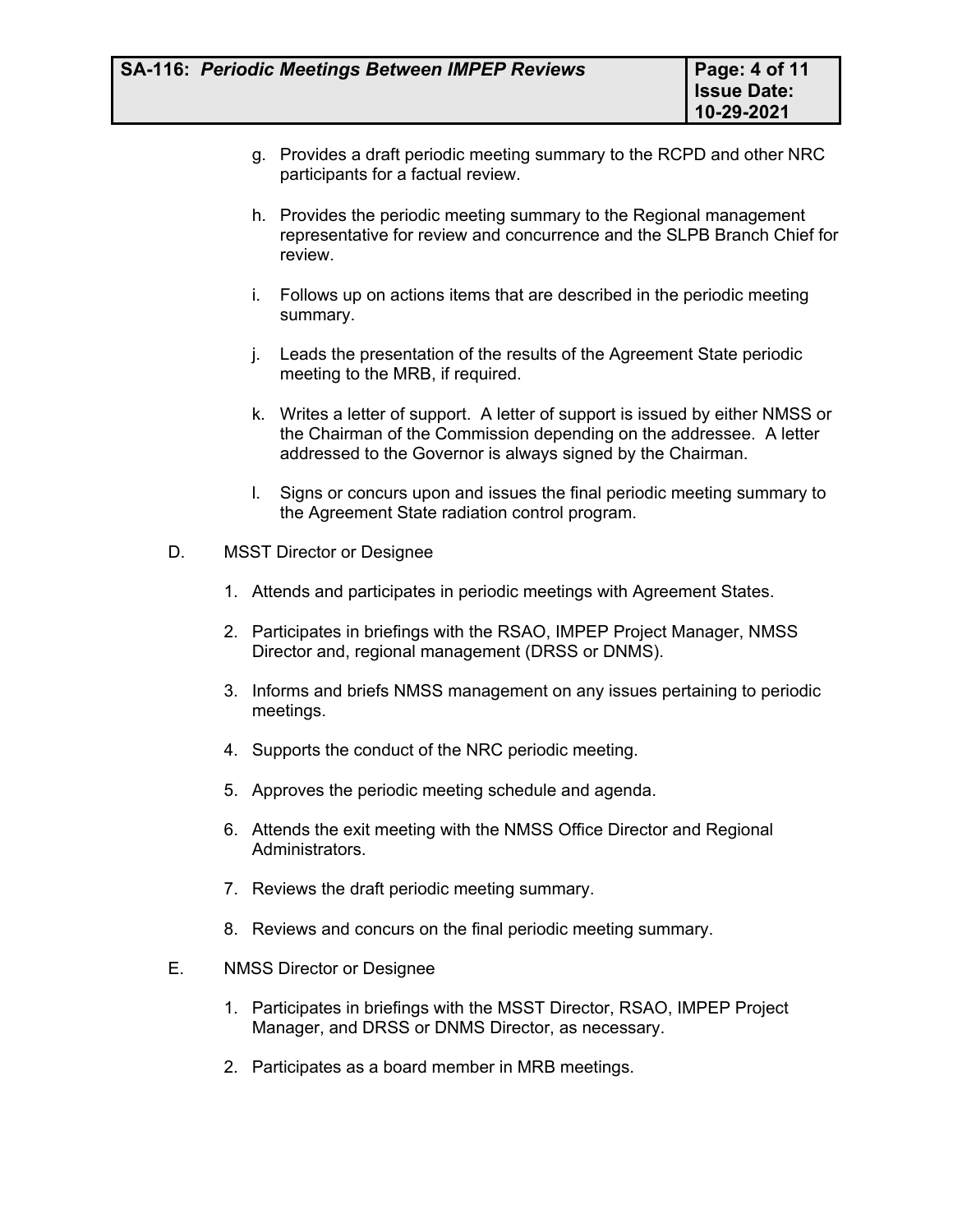# F. MRB

- 1. The MRB provides a senior-level management review of the results of periodic meetings on an as needed basis.
- 2. The MRB follows the guidance in [SA-106,](http://nrc-stp.ornl.gov/procedures/sa106.pdf) *The Management Review Board (MRB).*

#### **V. GUIDANCE**

- A. Frequency of Periodic Meetings for Agreement State and NRC radiation control programs:
	- 1. The first periodic meeting with a new Agreement State should take place approximately 9 months after the signing of the Agreement unless an alternative timeframe is decided upon by the NRC and Agreement State management.
	- 2. For Programs on a 4-year IMPEP review cycle, a periodic meeting should take place approximately 2 years after the IMPEP review. For Programs on a 5-year IMPEP review cycle, a periodic meeting should take place approximately 2.5 years after the IMPEP review.
	- 3. If additional periodic meetings are directed by the MRB Chair, requested by the NRC, or the Agreement State, the meeting frequency may be adjusted on a case-by-case basis. Some of the factors that could affect the frequency of periodic meetings include performance issues, events, and specific action that have not been completed by the Program that were outside of its control.
- B. Scheduling of periodic meetings with Agreement States and meeting participants:
	- 1. A date for the meeting should be established at least 6 weeks in advance of the meeting, if possible.
	- 2. The RSAO should send a scheduling letter, a minimum of 30 days before the meeting. The scheduling letter should confirm the date of the meeting, include a draft periodic meeting agenda, and a request for any additional specific meeting discussion topics. A template for a periodic meeting agenda and letter can be found state communications portal public Web site ([https://scp.nrc.gov/\)](https://scp.nrc.gov/) or NRC's ADAMS ML21243A519.
	- 3. Periodic meetings will be conducted in-person unless a virtual setting is approved by regional management in coordination with MSST.
- C. Scheduling of periodic meetings with the NRC and meeting participants:
	- 1. Once a periodic meeting date has been established, the MSST Director or designee should inform the NMSS Office Director and Regional Administrators via memorandum a minimum of 30 days before the meeting.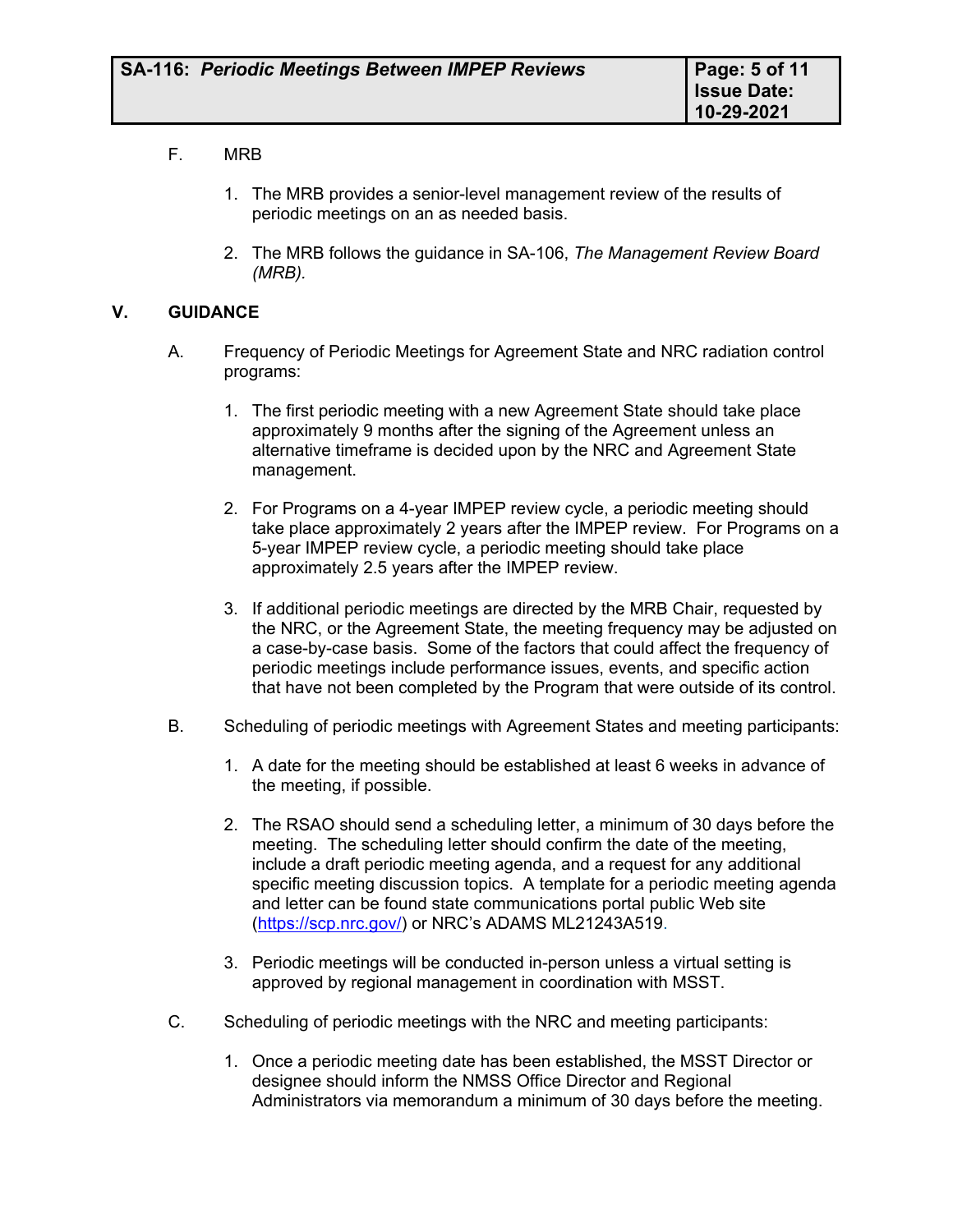The memorandum should include the periodic meeting agenda as well as a request for any additional specific meeting discussion topics. A template for a periodic meeting agenda can be found on the state communications portal public Web site [\(https://scp.nrc.gov/\)](https://scp.nrc.gov/) or NRC's ADAMS ML21243A519.

2. Periodic meetings with the NRC should include a representative from NMSS and the DRSS or DNMS Directors, and staff attendance will be determined by their appropriate management.

# D. Briefing

- 1. Prior to a periodic meeting being held, a decision will be made by the SLPB Branch Chief, RSAO, and IMPEP Project Manager on whether or not a briefing is necessary to NMSS or regional management.
- 2. A briefing will be held when the MRB has directed staff to perform a specific task during the periodic meeting. Briefings will also be held if the program is on enhanced oversight or to discuss potential performance issues, or if a State was involved in a significant event.
- 3. Briefings can also discuss unique or special circumstances. These events are normally beyond the programs control and usually have some media attention. Some examples include:
	- a. Acts of God such as hurricanes, tornados, earthquakes, wildfires, or floods which interrupt normal regulatory functions,
	- b. Acts of terrorism involving radioactive materials (i.e. a dirty bomb),
	- c. The loss or theft of radioactive materials or,
	- d. Accidents which result in the spread of radioactive contamination, significant financial loss, or loss of life and property.
- 4. The results of the periodic meeting will be presented to the MRB according to Section I below.
- E. Preparation for Periodic Meetings
	- 1. Prior to the periodic meeting, the lead for the periodic meeting should:
		- a. Review the last IMPEP report and MRB meeting minutes to ensure that the periodic meeting addresses all required items.
		- b. Download the Nuclear Material Event Database (NMED) report to identify all incidents that have been reported since the last IMPEP review for the Program. All incidents received by the Program after the last IMPEP review and prior to the Periodic should be discussed at a high level. Special attention should be given to events that have not been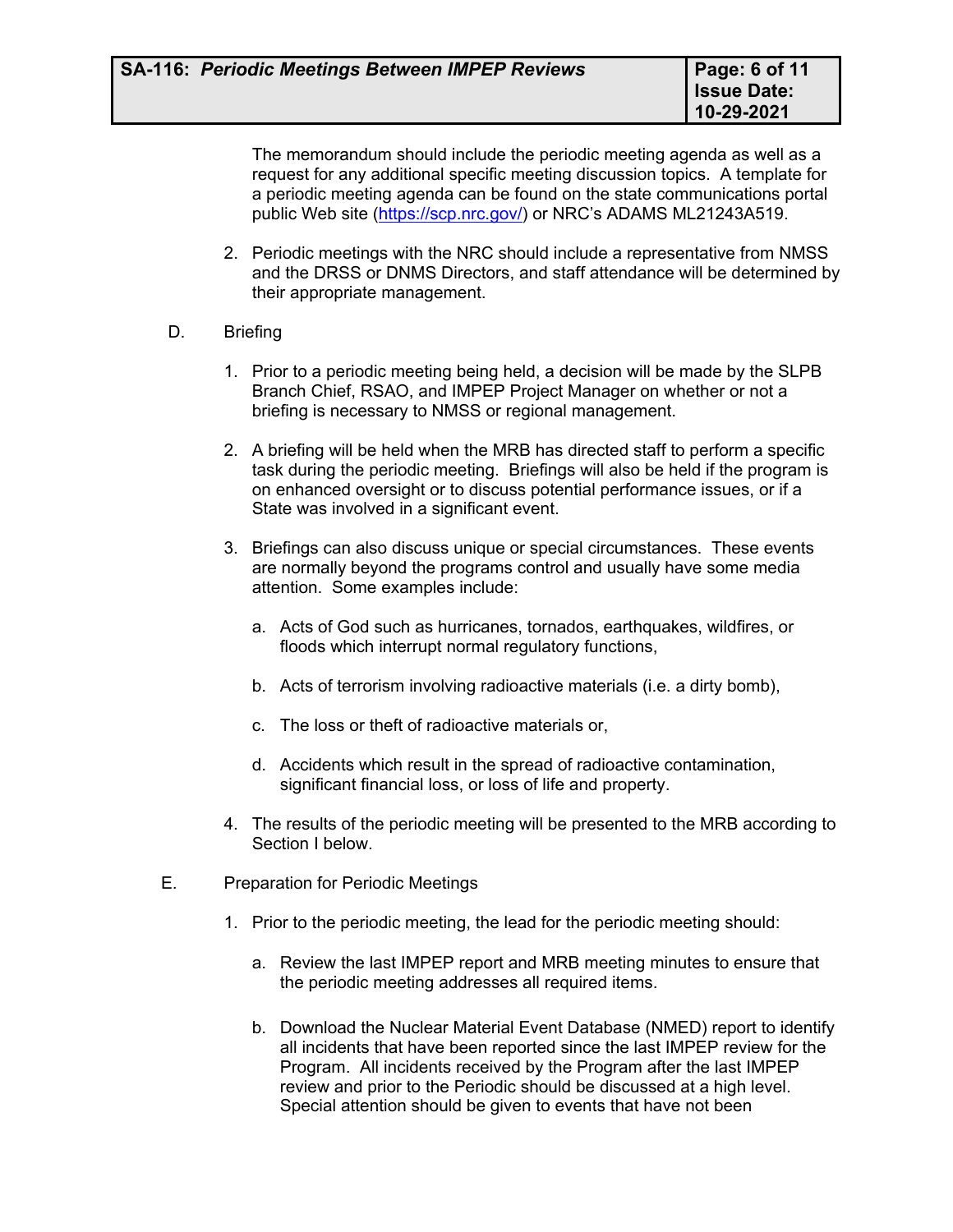completed, closed, have an outstanding request for additional information from Idaho National Laboratory, or were not reported in the correct manner or timeframe.

- c. Allegations that have been forwarded to the Program from the NRC since the last IMPEP review and those that have been received directly by the Program should be discussed.
- d. Identify overdue regulation amendments or regulation amendments with outstanding comments, as designated on the State Regulation Status sheet. Identify other program elements, (e.g., pre-licensing guidance checklist, medical guidance) that have been issued since the last IMPEP review and require adoption. A list of regulation and non-regulation program elements requiring implementation can be found at: [https://scp.nrc.gov/regtoolbox.html.](https://scp.nrc.gov/regtoolbox.html) The lead should discuss the status of any overdue regulations, including those noted as overdue in the last IMPEP report, the Program's status in the promulgation of regulations and any related outstanding comments identified during the NRC's compatibility review of the State's regulations; and the implementation of other program elements.
- F. Scope of the Periodic Meetings
	- 1. The purpose of periodic meetings is to ensure that the NRC and the Agreement States remain knowledgeable of their respective programs and to plan for future IMPEP reviews. The meetings provide an informal, open, forum for discussions about the program's status and performance. Periodic meeting should address the Program's actions since the last IMPEP review, including any specific actions as directed by the MRB.
	- 2. The periodic meeting agenda should be used as the scope of the periodic meeting. All IMPEP performance indicators and any open recommendations should be discussed as part of the periodic meeting.
	- 3. If the MRB directs a specific action to occur at the next periodic meeting and that action cannot be accomplished the RSAO should discuss with the IMPEP Project Manager whether or not the meeting should be delayed in order to allow for completion action.
- G. Evaluation of Casework During Periodic Meetings

Periodic meetings are not formal evaluations of Program performance. Any formal casework evaluations that assess or potentially change overall Program performance for an indicator (e.g., reviews specific types of licensing actions or inspections as directed by the MRB) should be not be performed during a Periodic meeting. Instead, such casework evaluations should be scheduled in accordance with State Agreement (SA) Procedure, SA-100, *Implementation of the Integrated Materials Performance Evaluation Program (IMPEP)* and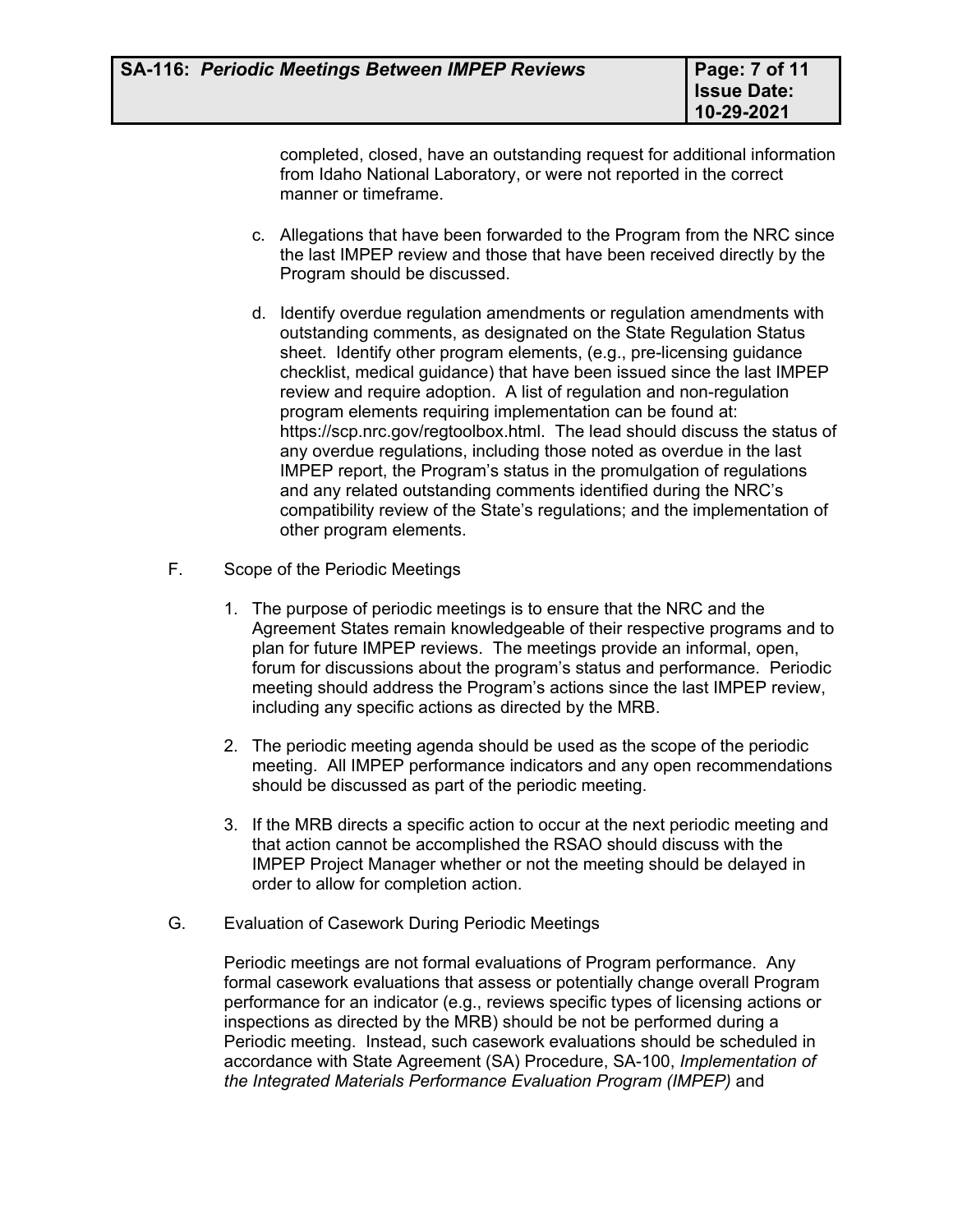Management Directive 5.6, *Integrated Materials Performance Evaluation Program (IMPEP),* ML19213A024 as a follow-up IMPEP review.

- H. Documentation of Periodic Meetings and Timing for Issuance
	- 1. A draft periodic meeting summary should be developed by the RSAO within 30 days of the meeting and shared with: 1) IMPEP Project Management, 2) NRC management in attendance at the periodic meeting, 3) the appropriate regional management, and 4) the Agreement State RCPD for factual review and comment.
	- 2. Action items resulting from feedback received during the periodic meeting should be described along with a plan to address the issue.
	- 3. The periodic meeting summary should include the status of each performance indicator and all open recommendations from the previous IMPEP review. A sample of a periodic meeting summary can be found at the state communications portal public Web site [\(https://scp.nrc.gov/\)](https://scp.nrc.gov/) or NRC's ADAMS ML21243A519.
	- 4. The RSAO should resolve any comments, prepare the final periodic meeting summary, and issue the summary within 60 days from the date of the periodic meeting.
	- 5. If an MRB meeting is required, the RSAO will issue a proposed final periodic meeting summary within 60 days from the date of the periodic meeting to all participants to ensure adequate preparation for the meeting. The MRB should be scheduled within 90-105 days of the periodic meeting. The final periodic meeting summary should be issued within 30 days from the date of the MRB.
	- 6. The periodic meeting summary should be issued with a cover letter. A sample cover letter can be found in on the state communications portal public Web site ([https://scp.nrc.gov/\)](https://scp.nrc.gov/) or NRC's Agencywide Document Access Management System (ADAMS[\) ML21243A519](https://adamsxt.nrc.gov/navigator/AdamsXT/content/downloadContent.faces?objectStoreName=MainLibrary&vsId=%7b967BF2A5-4DF6-C0E0-8EDD-758A0BA00000%7d&ForceBrowserDownloadMgrPrompt=false).
- I. Presentation of the Results of the Periodic Meetings to the MRB
	- 1. The MRB will be convened to discuss the results of a periodic meeting if:
		- a. The Program is on monitoring, heightened oversight, or probation.
		- b. The Program or NRC staff attending the periodic meeting identified a performance issue that could result in a less than satisfactory performance for one or more indicators as compared to the rating criteria established in MD 5.6.
		- c. The Program specifically requests an MRB meeting to discuss the periodic meeting or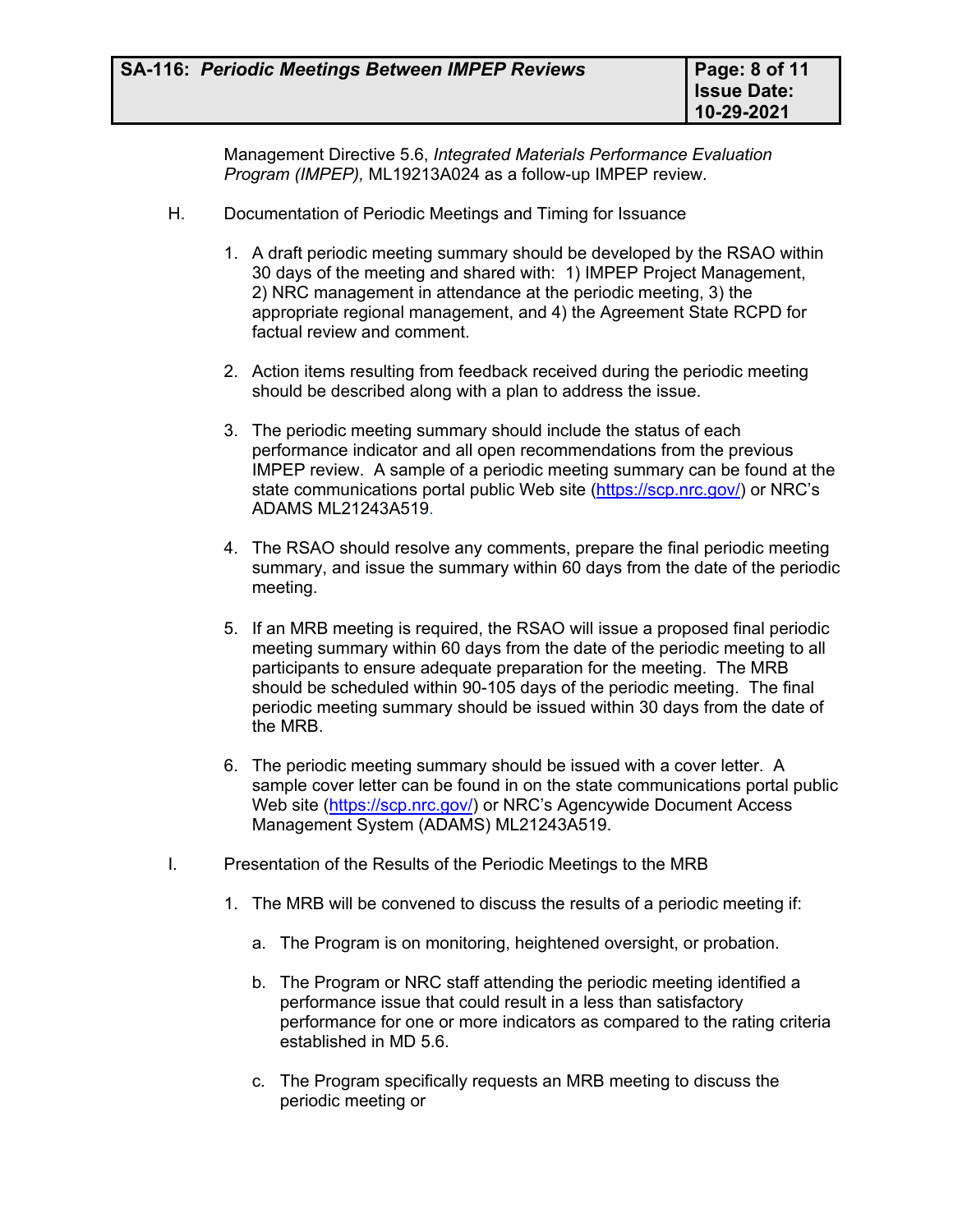- d. At the direction of the MRB Chair as an outcome of the previous IMPEP review.
- 2. Agreement State and NRC representatives of radiation control programs that are being discussed will be invited to participate in the MRB meeting, via telephone, video conference or other electronic communication applications (e.g., Microsoft Teams)
- J. Performance Issues Identified during a Periodic Meeting
	- 1. If there are performance situations that have the potential to immediately affect public health and safety<sup>2</sup>, the meeting lead should immediately inform NMSS management, and the IMPEP Project Manager of the findings and propose a course of action. NMSS management should notify the Chair of the MRB of the performance issues identified and the proposed course of action. The Chair of the MRB may request that the MRB convene to discuss the performance issues and recommend the proposed course of action.
	- 2. If performance issues are identified during a periodic meeting, the issues should be documented in the periodic meeting summary and presented to the MRB as part of the discussion of the results of the periodic meeting.
	- 3. If performance issues in an Agreement State are identified through day-today interactions, the RSAO will document the program's issues in writing to present to the MRB. In addition, the RSAO should inform NMSS management, and the IMPEP Project Manager of the findings and propose a course of action. The written documentation should provide a complete description of the program performance issues and any other supporting information to allow the MRB Chair to determine an appropriate course of action.
	- 4. The MRB Chairman, in consultation with MRB members and cognizant staff, will direct the appropriate course of action.
- K. Letters of Support
	- 1. Upon request of the Agreement State Program or the suggestion of the MRB, NMSS, or RSAO, the NRC can issue a letter of support for the Program. The letter of support can be addressed to the program director, senior department management, cabinet level officials, legislative committees or the governor. The letter of support can be issued when there are areas of declining program performance or when there is a potential for problems to arise caused by lengthy staffing vacancies, inadequate funding, or overdue

<sup>&</sup>lt;sup>2</sup> These would be situations where the Agreement State has failed to take actions to correct the situation upon identification in a prompt manner. These do not include single or isolated events. Another example would a situation where the State creates a significant regulatory gap in the National Materials Program that causes immediate or imminent health and safety or compatibility consequences in other jurisdictions.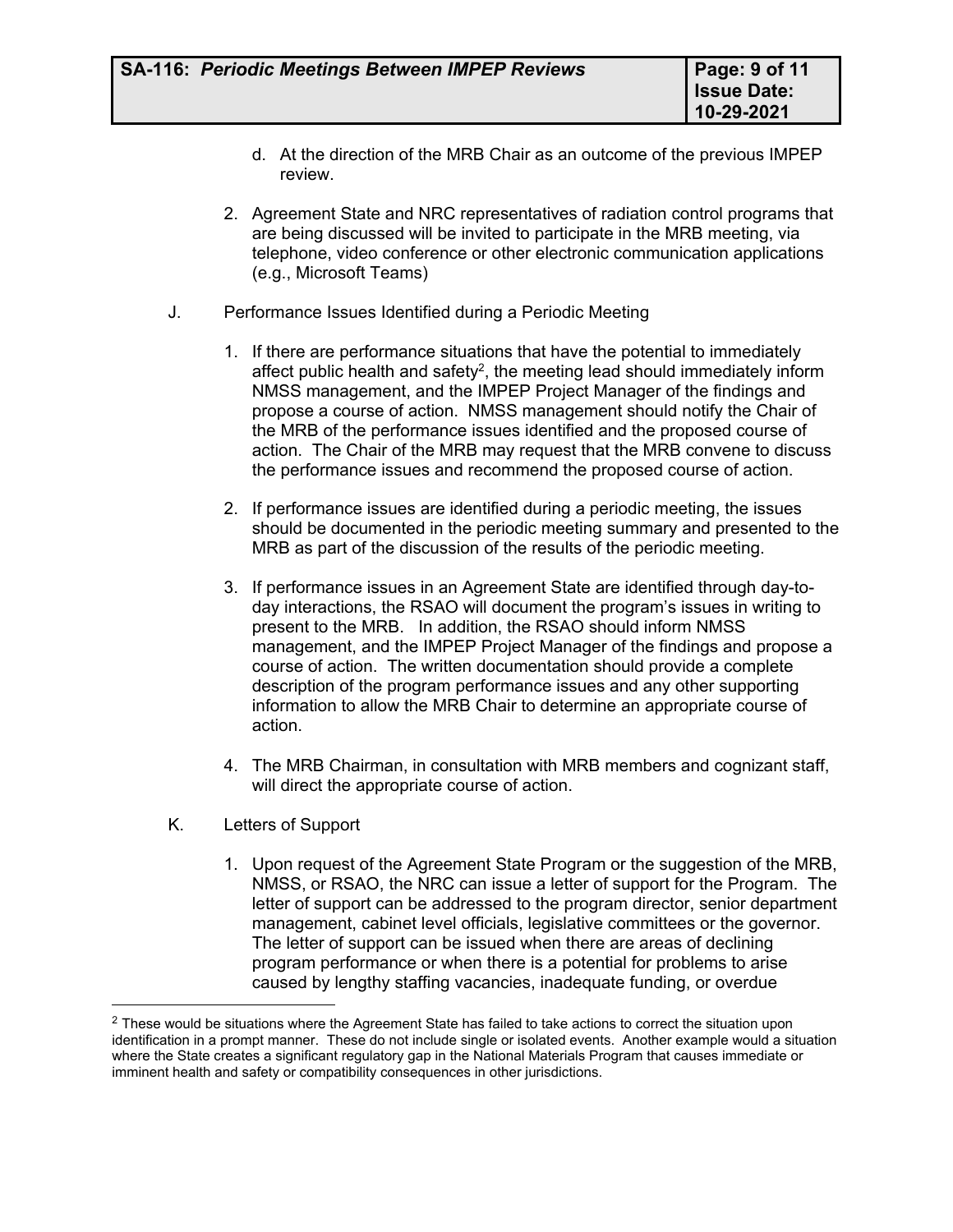regulations in which adoption is being held up by factors outside the Program's control. The intent of the letter is to raise awareness to higher level state government officials of the provisions agreed to in the State's 274b. Agreement with the NRC and the specific items needed to support that agreement.

2. The RSAO will draft the letter and provide it to the IMPEP Project Manager who will route the letter through concurrence and final issuance. The letter of support will be signed by the appropriate level of NRC management commensurate to the addressee. Letters directed to the governor will be signed by the chairman.

# **VI. REFERENCES**

IMPEP Toolbox available at<https://scp.nrc.gov/impeptools.html>

Management Directives (MD) available at <https://scp.nrc.gov>.

NMSS SA Procedures available at https://scp.nrc.gov.

#### **VII. AGENCYWIDE DOCUMENT ACCESS MANAGEMENT SYSTEM (ADAMS) REFERENCE DOCUMENTS**

For knowledge management purposes, all previous revisions of this procedure, as well as associated correspondence with stakeholders that have been entered into ADAMS are listed below.

| No.            | <b>Date</b> | <b>Document Title/Description</b>                                                          | <b>Accession</b><br><b>Number</b> |
|----------------|-------------|--------------------------------------------------------------------------------------------|-----------------------------------|
|                | 10/9/03     | STP-03-077, Opportunity to Comment on<br>Draft Revisions to STP Procedure SA-116           | ML032820578                       |
| $\mathcal{P}$  | 2/6/04      | STP Procedure SA-116                                                                       | ML040620604                       |
| 3              | 2/6/04      | Summary of Comments on SA-116                                                              | ML040620654                       |
| 4              | 7/28/05     | STP-05-061, Draft Revision of STP Procedures<br>to Incorporate Letters of Support Guidance | ML052100400                       |
| 5              | 10/5/05     | STP Procedure SA-116                                                                       | ML061310327                       |
| 6              | 10/5/05     | Summary of Comments on SA-116                                                              | ML061310346                       |
| $\overline{7}$ | 9/12/07     | FSME-07-086, Opportunity to Comment on<br>Draft Revision to FSME Procedure SA-116          | ML072470343                       |
| 8              | 6/3/09      | FSME SA-116                                                                                | ML090350474                       |
| 9              | 3/28/17     | Opportunity to Comment on Draft Revision to NMSS ML16034A454<br>SA-116 (STC-17-033)        |                                   |